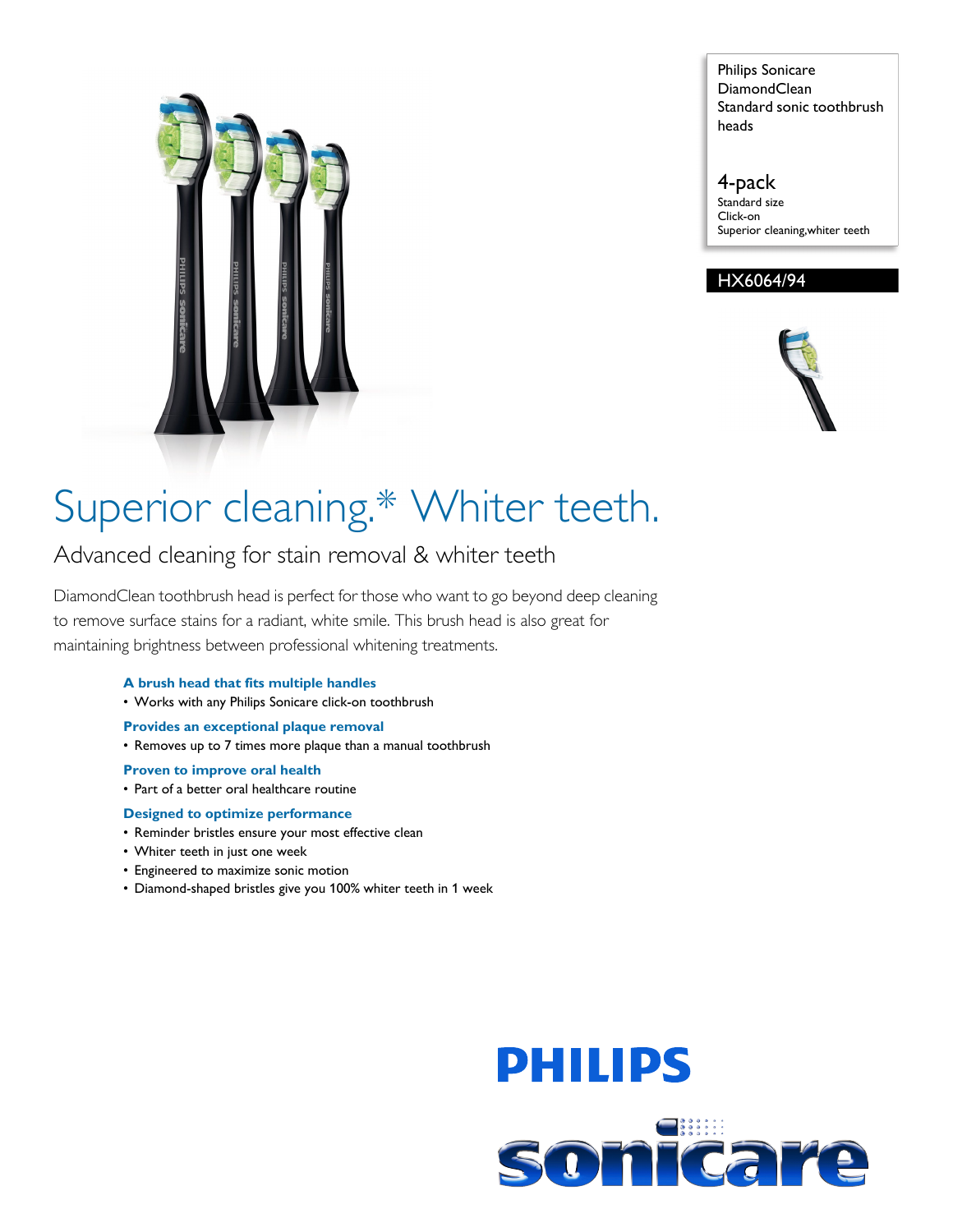# **Highlights**

#### **Whiter teeth in just one week**



Philips Sonicare DiamondClean toothbrush head removes up to 100% more stains for whiter teeth in just 7 days.

#### **Whiter teeth, fast**



This Philips Sonicare toothbrush head features a central stain-removal pad, from densely-packed diamond-shaped bristles to remove surface stains caused by food and drinks. Also available in smaller, compact size for precision cleaning.

#### **Removes up to 7x more plaque**



Philips Sonicare DiamondClean brush head is clinically proven to remove up to 7 times more plaque than a manual toothbrush after just four weeks of use.

#### **Maximized sonic motion**



Philips Sonicare brush heads are vital to our core technology of high-frequency, highamplitude brush movements performing over 31,000 brush strokes per minute. Our unparalleled sonic technology fully extends the power from the handle all the way to the tip of the brush head. This sonic motion creates a dynamic fluid action that drives fluid deep between teeth and along the gum line for superior, yet gentle, cleaning every time.

#### **Click-on brush head system**



This brush head clicks on and off your brush handle for a secure fit and easy maintenance and cleaning. It fits all Philips Sonicare toothbrush handles except: PowerUp Battery and Essence.

#### **Better oral healthcare**



Like all authentic Philips Sonicare branded brush heads, this brush head is safe on teeth and gums. Each brush head has been quality tested for exceptional performance and durability.

#### **Reminder bristles**



At first glance it may not be obvious, but brush heads lose stiffness and gradually wear down over months of normal use. Our blue reminder bristles fade to white and help you recognize when it's time for a replacement. For optimal results, replace your brush head every three months.